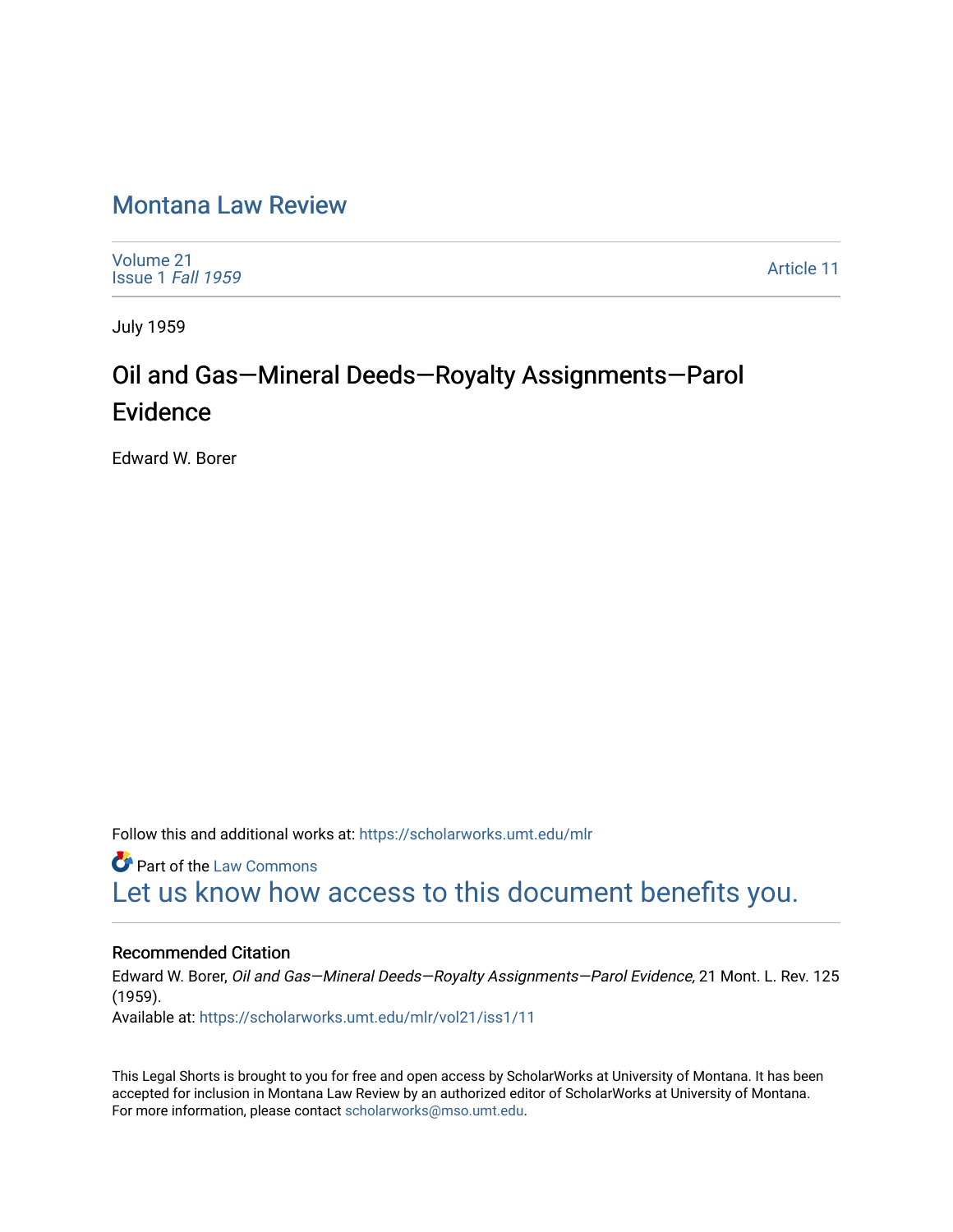## **RECENT MONTANA DECISIONS** Borer: Stokes v. Tutvet

OIL **AND GAS-MINERAL** DEEDS--ROYALTY ASSIGNMENTS-PAROL Evi-DENCE-Plaintiff-buyer and defendant-sellers entered into a land contract whereby the sellers were to convey the land by "good and sufficient warranty deed" "excepting and reserving unto the said first parties [sellers] all except two percent (2%) of the landowner's royalty rights in and to all oil, gas and other minerals in, under or upon said premises, said two per cent (2%) of said landowner's royalty right to be deeded to the said second party." At the time the contract was entered into the land was not under oil and gas lease, but the sellers subsequently leased the land reserving a  $12\frac{1}{2}$  per cent royalty. Buyer made all his payments and tendered a deed to the seller for execution which reserved a  $10\frac{1}{2}$  per cent royalty. The seller refused to execute this deed and tendered to the buyer a deed reserving "all of the oil and gas and other minerals, in, under and that may be produced from said land," along with a separate two per cent royalty assignment. The buyer refused to accept these instruments and brought suit for specific performance. The seller cross-complained alleging that the contract was ambiguous and praying for a declaratory **judg**ment that the instruments which he had executed and tendered to the buyer were in compliance with the contract. The trial court held that the contract was not ambiguous, excluded parol evidence of intent, and held for the buyer. On appeal to the Supreme Court of Montana, *held,* reversed and remanded for new trial. The reservation is ambiguous and thus the trial court erred in refusing to admit parol evidence. *Stokes v. Tutvet,* 328 P.2d 1096 (Mont. 1958).

Before discussing the instant case a brief resume of some basic Montana oil and gas law and a cursory distinction between the concepts "mineral" interest and "royalty" interest is in order. Montana is an ownership-in-place state.' That is, oil and gas, despite their fugacious nature, are a: part of the real estate so long as they remain in it. A conveyance of the land carries with it the minerals unless they are expressly excepted.' The mineral estate, which includes oil and gas, may be severed from the surface estate so that one or more persons may own the mineral estate in fee simple and one or more different persons may own the surface estate.<sup>"</sup> The owners of the mineral estate are *not* tenants in common with the owners of the surface estate, although fractional owners of the mineral estate are tenants in common with one another.'

As the court in the instant case indicated, the owners of the mineral estate have the following rights: (1) the right to enter upon the land to explore for and produce oil and gas subject, of course, to an existing lease; (2) the right to lease the property for oil and gas exploration and production; (3) the right to share in the bonus under future leases; (4) the right to share in delay rentals under existing and future leases; and (5) the right to share in the production under existing and future leases. This latter right is known as the royalty right or the landowner's royalty right.

'Gas Products Co. **v. Rankin, 63 Mont. 372, 207** Pac. **993, 24 A.L.R. 294 (1922). <sup>2</sup>** PREVISED CODES OF MONTANA, 1947, § 67-1608.<br>"Rist v. Toole County, 117 Mont. 426, 159 P.2d 340, 162 A.L.R. 406 (1945).<br>"Henderson v. Chesley, 229 S.W. 573 (Tex. Civ. App. 1921): SULLIVAN. HANDBOOI **OF OIL AND GAS LAW 48 n.48 (1955).**

Published by ScholarWorks at University of Mantana, 1959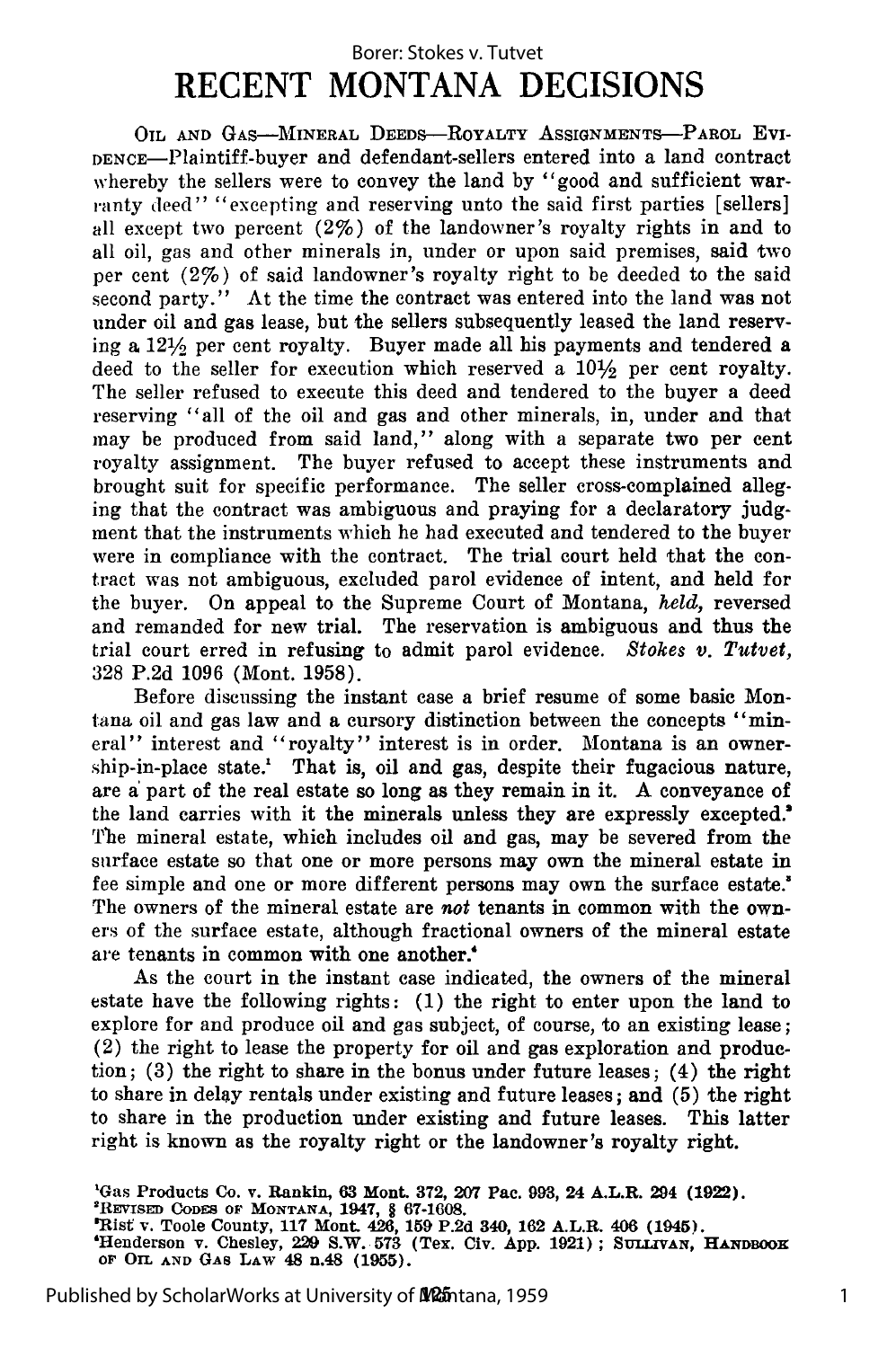Standing alone, "royalty" means a share of the produce or profit paid to the owner of the mineral interest.<sup>8</sup> It is analogous to the agricultural lease wherein the owner of the land is paid a share of the crop. Ordinarily, royalty is payable in terms of a set share of the gross production from the land without any deduction for the costs of production.<sup>8</sup>

A royalty interest may be transferred by the mineral owner either before or after the land is leased, or after oil and gas are being produced.' The assignee of a royalty interest has no rights in the land other than the right to a share of the production, if and when production is obtained.' The mineral owner, following a royalty assignment, retains all of the rights enumerated above except the right to that share of the royalty which he has transferred to the royalty owner.' Thus, while a mineral owner can obtain income (bonuses and delay rentals) in the absence of production, the royalty owner will get nothing unless and until there is production.

Ordinarily, a fractional mineral owner is entitled to only his proportionate share of the royalty.<sup>10</sup> Assuming the usual lease ( $\frac{1}{8}$ th or  $12\frac{1}{2}$  per cent of production to the lessors and  $\frac{7}{6}$ ths or 87<sup>1</sup>/<sub>2</sub> per cent to the lessee) the owner of one-half of the minerals would be entitled to one-half of the royalty; *i.e.*, one-half of  $\frac{1}{8}$ th, or,  $\frac{1}{16}$ th of gross production. Stated in the terms of the principal case, if the sellers reserved a mineral interest they reserved 98 per cent of the minerals and would be entitled to 98 per cent of the bonus and delay rentals. They would also have a right to 98 per cent of the royalty; *i.e.,* 98 per cent of **121/2** per cent, or, 121/4 per cent of gross production. In that event, the purchaser would get only two per cent of the bonus and delay rentals; and his royalty interest would likewise be only two per cent of  $12\frac{1}{2}$  per cent, or,  $\frac{1}{4}$  of one per cent of the gross production.

On the other hand, if the sellers reserved a royalty interest, they would get none of the bonus or delay rentals and only  $10\frac{1}{2}$  per cent of the gross production. The purchaser would receive all of the bonus and delay rentals and two per cent of the gross production. With such markedly different financial results flowing from the determination of whether a royalty interest or a mineral interest was reserved, the reason of the litigation over the instant contract becomes obvious.

As stated above, "royalty" means a share in production. Hence, words which contemplate or refer to production, such as "produced" or "produced and saved," are generally associated with a royalty interest." A mineral interest, on the other hand, contemplates a grant or reservation of the minerals in place, and thus language which refers to the minerals in the ground, such as "in, under or upon" the land is generally associated with a mineral interest.<sup>12</sup> The problem of what interest was reserved or

126

<sup>&#</sup>x27;Hinerman v. Baldwin, **67** Mont. 417, **215** Pac. **1103 (1923).**

<sup>&#</sup>x27;Marias River Syndicate v. Big West Oil Co., **98** Mont. 254, **38 P.2d 599** (1934). 'Rist v. Toole County, **117** Mont. 426, **159 P.2d** 340, **162** A.L.R. 406 (1945).

*<sup>&</sup>quot;Ibid. 'Ibid.*

<sup>&#</sup>x27;Swearingen v. Oldham, **195** Okla. **532, 159 P.2d 247** (1945).

<sup>&</sup>quot;Rist v. Toole County, *supra* note **7;** Mitchell v. Hannah, **123** Mont. **152, 208 P.2d 812** (1949) **;** Miller v. Speed, **259 S.W.2d 235** (Tex. Civ. **App. 1952) ;** Armstrong v. McCracken, 204 Okla. **319, 229 P.2d 590 (1951).**

<sup>&</sup>quot;Rist v. Toole County, *supra* note **7;** Mitchell v. Hannah, *supra* note **11;** Miller v. Speed, *supra* note **11;** Armstrong v. McCracken, *supra* note **11;** Swearingen v. **Old**ham, *supra* note **10;** Miller v. Speed, *supra* **note 11.**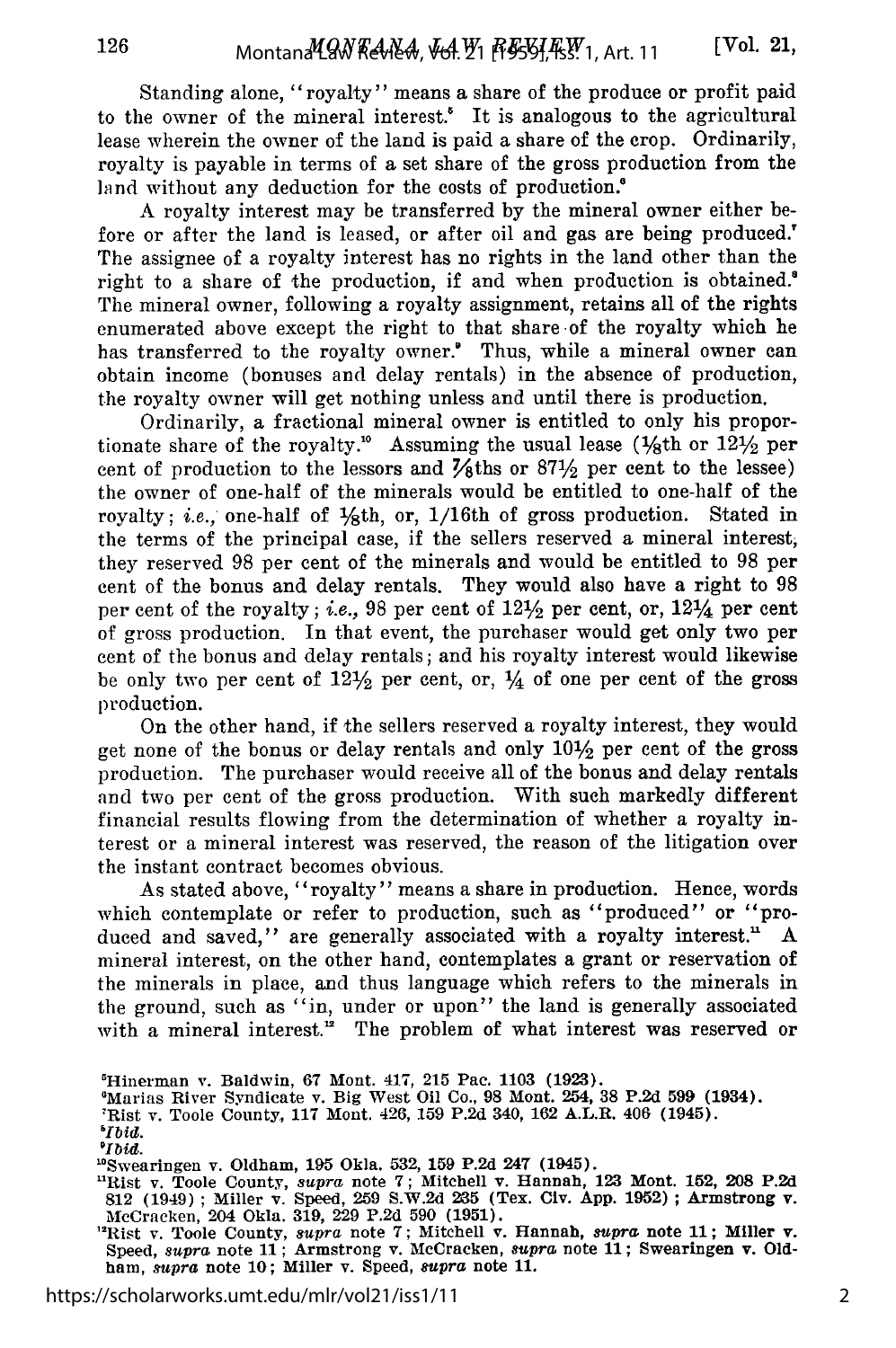conveyed arises when royalty, or other words which ordinarily indicate only an interest in production, are used with words which usually indicate a mineral interest. The reservation in the case at bar is a prime example of such a conflict. In such a case, in the absence of other language in the instrument establishing the intent of the parties, the court must either give controlling effect to only part of the language used, or admit parol evidence to determine what the parties intended to be the meaning of the instrument. In the case at bar the court has done both.

Briefly stated, the rationale of the decision of the instant case is this: (1) While the Montana Supreme Court has often stated that "royalty," used alone, means a share of the production paid to the owner of the land, in practice, when "royalty" has been used in conjunction with other words the court has given it a meaning consistent with the meaning of the other words. (2) *Marias River Syndicate v. Big West Oil Co."* held that "royalty," used in conjunction with the words "found in or located upon or under said land . . . or that may be produced therefrom," denoted a "mineral" interest. Due to the large number of land contracts presumably drafted in reliance on the *Marias River* case during the twenty-four years since it was decided, the court felt obliged to follow it. Thus, ordinarily the reservation in question would have been held to be a mineral interest. (3) However, the sellers' contention that the purchaser was to receive two per cent of the gross production (as shown by their tender of a two per cent royalty assignment) was inconsistent with their simultaneous contention that the reservation was of the entire mineral interest. The sellers relied on the term "landowner's royalty" in one part of the contract to establish a reservation of the mineral estate, and at the same time, relied on the same term to show that the buyer was to get only an interest in production-a "royalty." If the term indicated a mineral interest in the first instance, the purchaser should have gotten a two per cent mineral interest. Yet if the purchaser got two per cent of the minerals, he would be entitled to but two per cent of the royalty paid the lessor by the lessee; *i.e.*, two per cent of  $12\frac{1}{2}$  per cent, or  $\frac{1}{4}$  of one per cent of gross production. Thus the reservation was ambigous, and the trial court erred in not admitting parol evidence to determine the intent of the parties.

The court was clearly correct, for several reasons, in holding that the reservation in question is ambiguous. First, assuming that a royalty was intended, how much is a landowner's royalty? While it may be conceded that the ordinary lease in Montana calls for a 121/2 per cent royalty, it would not be unusual for a mineral owner whose land were surrounded by producing lands to obtain a considerably larger royalty, nor would there be anything wrong with a lease calling for a lesser royalty. The court took judicial notice of the fact that the royalty is fixed by the relative bargaining position of the lessor."

The fact that the term "landowner's royalty" does not refer to any fixed amount of production points up a further ambiguity in the reservation. The reservation provided that the sellers should retain "all except two per cent (2%) of the landowner's royalty rights **...** said two per cent (2%) of said landowner's royalty rights to be deeded to the said second

**\_"98 Mont. 254, 38 P.2d 599 (1934). '4 Instant case at 1104.**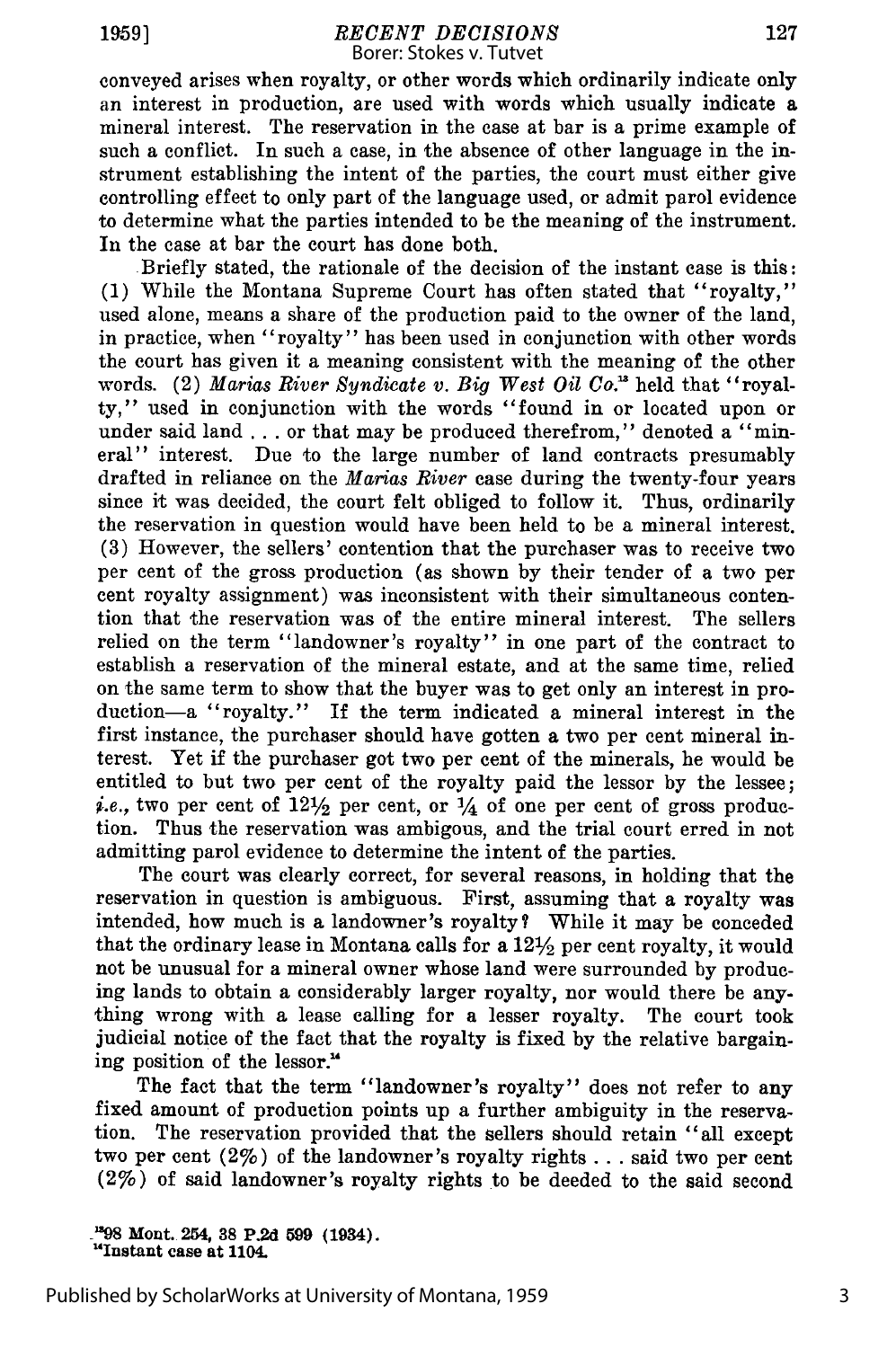party." If the reservation were a royalty interest the purchaser would have all the mineral rights, and thus the leasing rights; what then would prevent the purchaser from leasing the land retaining only a two per cent royalty? In that event it would seem that the seller would obtain nothing. On the other hand, since the purcahser would obtain no benefit from entering into a lease calling for more than a two per cent royalty, there would be no incentive to him to try to lease the land at any higher royalty. The untenable position in which the sellers—the owners of *all* but two per cent of the royalty rights-would be makes it extremely unlikely that the sellers ever intended to enter into such a contract.

A further ambiguity in the instrument is illustrated by the lauguage, "two per cent (2%) *of* the landowner's royalty rights." Construed literally, this means two per cent *times* the landowner's royalty.<sup>15</sup> If we assume the ordinary lease with a  $12\frac{1}{2}$  per cent landowner's royalty, the purchaser would receive .02 *times* .125, or, **1/4** of one per cent. While it might be reasonable for a person to purchase *1/4* of one per cent of the oil and gas produced from land having producing wells,<sup>16</sup> it seems very unlikely that anyone would purchase such a small royalty in land without proven petroleum deposits. This latter argument applies with equal force to the sellers' contention that the reservation is a mineral interest, since, if the purchaser bought only two per cent of the mineral rights, he would be entitled to but two per cent of a  $12\frac{1}{2}$  per cent royalty, or,  $\frac{1}{4}$  of one per cent of production.

It is recognized that the above arguments go to the wisdom of the contract rather than to its ambiguity in a legal sense. Nonetheless, when the literally interpreted terms of a contract result in legal relationships which the parties are very unlikely to have desired, there is some ground for finding the contract ambiguous.

The most substantial ambiguity, the one with which the court was primarily concerned, is the use of the term "landowner's royalty rights" in conjunction with the words "in, under or upon" the land, and the total absence of any additional language to indicate the intent of the parties. As previously indicated, the words "in, under or upon" are normally associated with a mineral interest, while "landowner's royalty" refers to a share of the oil and gas actually produced from the land. In deciding that the words "in, under or upon" the land should control, and thus that the reservation would ordinarily be held to be a mineral interest, the court relied heavily on the 1934 Montana case of *Marias River Syndicate v. Big West Oil Co.*

In the *Marias River* case the court was confronted with a deed which reserved a " $12\frac{1}{2}$  per cent interest and royalty in and to all oil and gas **...** found in or located upon or under said land **...** or that may be produced therefrom." As interpreted by the court in subsequent cases," the reservation was held to be a mineral interest by virtue of the use of the words "found in or located upon or under" said land. Inasmuch as in that

128

**<sup>&</sup>quot;SULLIVAN,** *Op.* **Cit.** *8upra* note 4, **at 223.**

*<sup>&</sup>quot;E.g.,* Rist v. Toole County, **117** Mont. 426, **159 P.2d** 340, **162 A.L.R. 406 (1945),** con- cerns royalty owners having as little **as** 1/10th of **1%** royalty. However, **the land** involved was in the Kevin-Sunburst field. *1 7 Supra* note **13.**

<sup>&</sup>quot;Rist v. Toole County, *supra* note **16;** Mitchell v. Hannah, **123** Mont. 152, **208 P.2d 812 (1949).**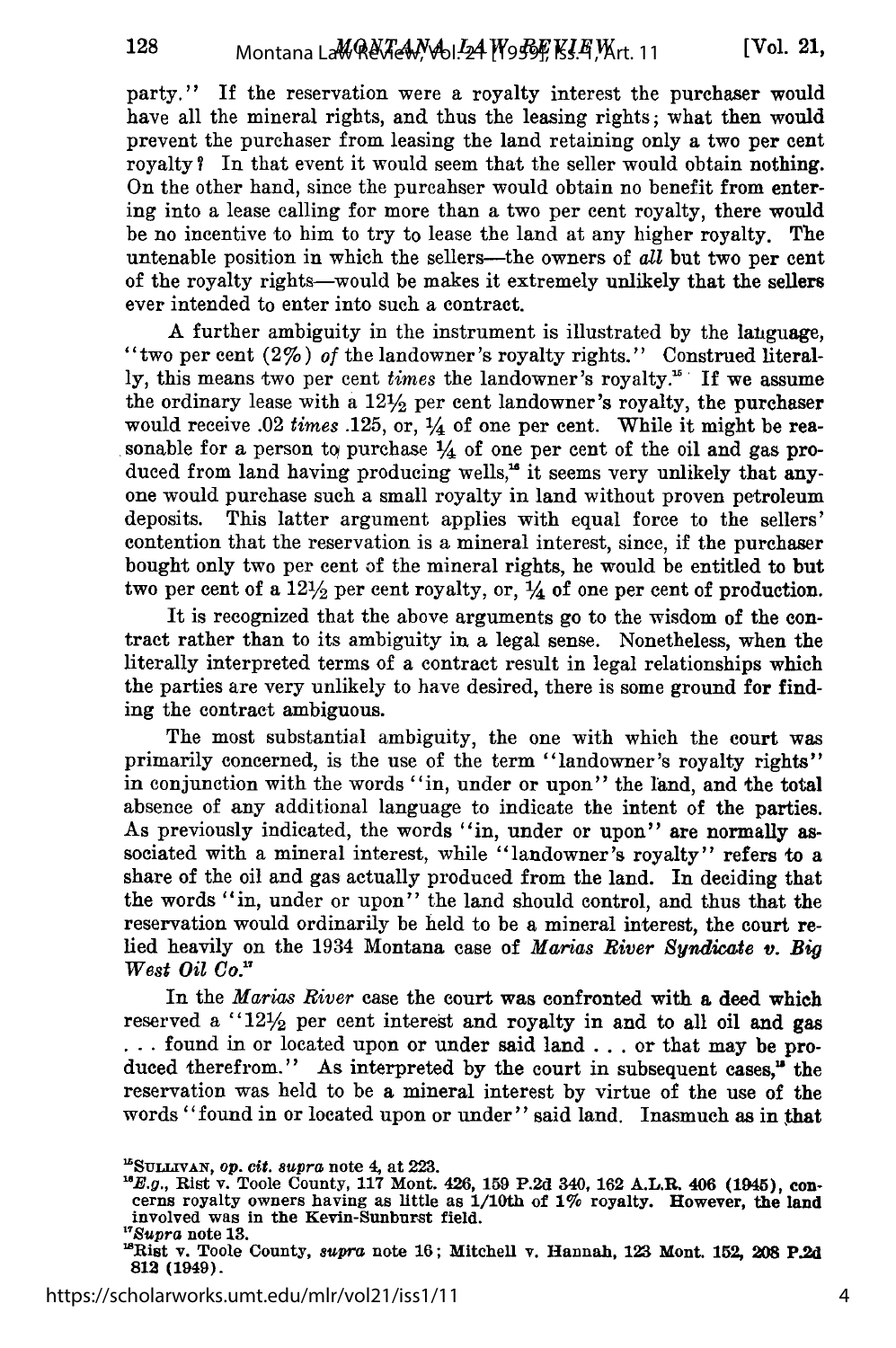case the words "found in or located upon or under" prevailed over both "royalty" and "that may be produced therefrom," it would seem to follow logically that "in, under or upon" should prevail over "landowner's royalty rights" in this case. This was apparently the reasoning of the court. Yet who can deny that an instrument containing but two phrases, each indicating a different and conflicting interest, is ambiguous. Clearly the court was correct in remanding the case for a new trial with instructions to admit parol evidence as to the intent of the parties.

In addition to the reservation being ambiguous, the decision itself is somewhat ambiguous in that it does not decide with any marked degree of finality whether or not the word "royalty" will be given its ordinary meaning when used in the future. At the outset of the opinion the court said: "The wording is susceptible of several interpretations and we think reasonably so. The trial court was thrown into error by his belief that the terms of the contract were not at all ambiguous."<sup>10</sup> Toward the end of the opinion the court stated:<sup>"</sup>

This court . . . has repeatedly and consistently given strict interpretation to the qualifying words with which the word "royalty" appears. Although Montana has consistently stated rather ponti-<br>fically, that the word "royalty" has a strict meaning, nevertheless we have just as consistently ignored the word when it is used in conjunction with others, and looked to its associates to construe its meaning. *So* long *as* Montana adheres to this principle we do not feel impelled to give the word "royalty" any more strict construction than it has been given in the past. The mere fact "landowner's royalty" appears in this instrument would normally be given no more emphasis than it has in the past, for we would be impelled, by *stare decisis* to follow the Marias River case. [Emphasis added.]

This language is susceptible of two constructions: (1) that the words "in, under or upon" have been indicative of a mineral interest for so long--twenty-four years since *Marias River* was decided—that their use, as a rule of property, creates a mineral interest, and if any change is to be made the legislature must make it; or (2) that the reservation is clearly ambiguous and thus the court did not have to make a final decision as to whether "landowner's royalty" or "in, under or upon" the land is the controlling language in this instance.

It is also possible that the above-quoted language divested the word "royalty" of any intrinsic meaning when used in a Montana oil and gas conveyance. If the court, in construing the word "royalty" must always look to the language with which it is associated, it would seem that a conveyance of a "royalty" might be totally ineffective unless it also contained the phrase "produced and saved." Such an interpretation of the instant case would be undesirable, and would seem to be a broader rule than is necessary for the decision. Hence, it seems more likely that the court rather intended to say that it would construe the word "royalty" in the light of the associated language *only* if that language were in conflict with the ordinary meaning of "royalty."

<sup>19</sup>Instant case at 1099.<br><sup>20</sup>*Id.* at 1103.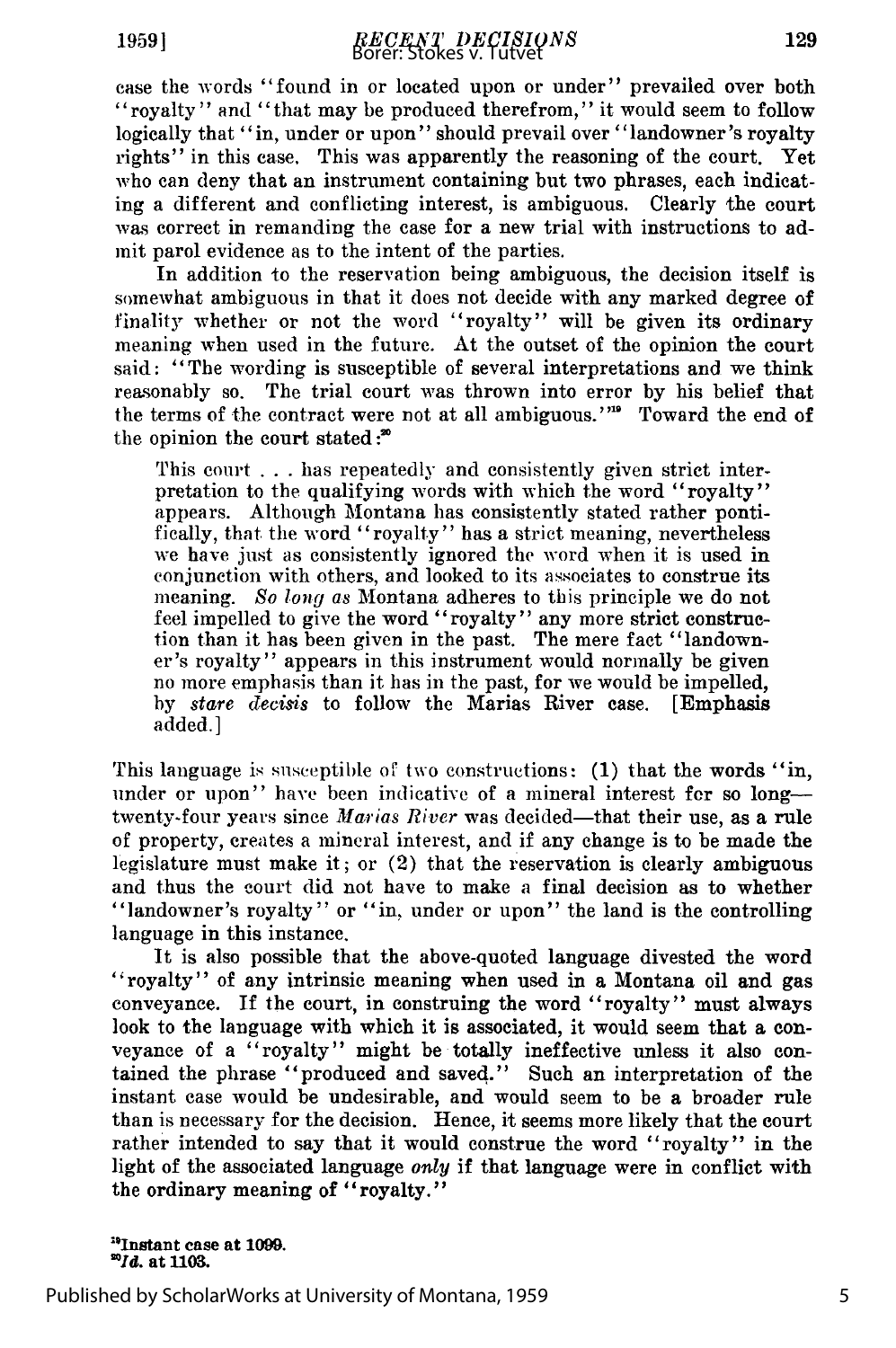The problem of the weight and the efficacy to be given to the use of the word "royalty" in oil and gas instruments is one which has long plagued the courts in the principal oil and gas states. The decisions are far from uniform and considerable vacilliation occurs even within the same jurisdiction. Since  $1923$ ,<sup>21</sup> the Supreme Court of Montana has consistently stated in almost every oil and gas case to come before it that the word "royalty" has a well defined meaning. "Royalty" is generally understood in the oil and gas industry to mean a share of the production." Thus, both the court and the oil industry concur as to the meaning of the term. Further, all concerned concur in the distinction between the rights of  $a$ , royalty owner and the rights of a mineral owner." Hence the desirability of the court giving great, if not always controlling, weight to the use of the word "royalty" in an oil and gas instrument seems obvious.

The court was well aware of the desirability of giving considerable weight to the use of the word "royalty." That is shown both by the fact that the court wrote an earlier opinion<sup>24</sup> on this same case in which it gave controlling effect to the term "landowner's royalty," and by the following quotation from the instant decision:<sup>25</sup>

Perhaps, when the Marias River case was decided, it might have been a better result to have strictly construed the word "royalty," rather than giving more importance to the fact the words "in, under and upon" were used....

The factor which apparently influenced the court not to give controlling effect to the use of the term "landowner's royalty," as did the trial court, was the fear that many long-standing mineral and royalty titles would be disturbed." As was pointed out above, in the *Marias River* case the court held that a reservation of  $12\frac{1}{2}$  per cent interest and royalty in ,and to all oil and gas **...** found in or located upon or under the **land...** or that may be produced therefrom" reserved a mineral interest. While in the opinion of this author the *Marias River* decision was not based on the use of the words "found in or located upon or under the land," two subsequent decisions<sup>27</sup> of the Montana court have distinguished the Marias *River* instrument from the ones then before the court on the ground of the use of those words in *Marias River* and their absence in the instruments then in question. Accepting this interpretation of the *Marias River* decision as correct, and accepting the court's assumption that many mineral and royalty titles are based on the *Marias River* holding, the balance struck by the court here between the conflicting interests seems to be the correct one. Conceding the desirability of the court's giving considerable if not

<sup>2</sup> Rist v. Toole County, 117 Mont. 426, **159 P.2d** 340, 162 A.L.R. 406 (1945) **;** MItchell **v.** Hannah, **123** Mont, **152, 208** F,24 **812** (1949).

https://scholarworks.umt.edu/mlr/vol21/iss1/11

<sup>&</sup>quot;Hinerman v. Baldwin, 67 Mont. 417, **215** Pac. **1103 (1923).**

<sup>2</sup> Homestake Exploration Corp. v. Schoregge, 81 Mont. 604, 264 Pac. **388** (1927), <sup>2</sup>

<sup>9</sup>Rlst v. Toole County, supra note 16; Mitchell v. Hannah, *supra* note 18; Voyta v. Clonts, 328 P.2d **655** (Mont. 1958).

**<sup>&</sup>quot;15** State Rep. **52** (Mont. Jan. 16, 1958).

<sup>&#</sup>x27;Instant case at **1103.**

<sup>&#</sup>x27;0"We may rightfully assume that many land contracts have been executed with the thought in mind of conforming the provisions of a mineral grant to those in the Marias case." Ibid.